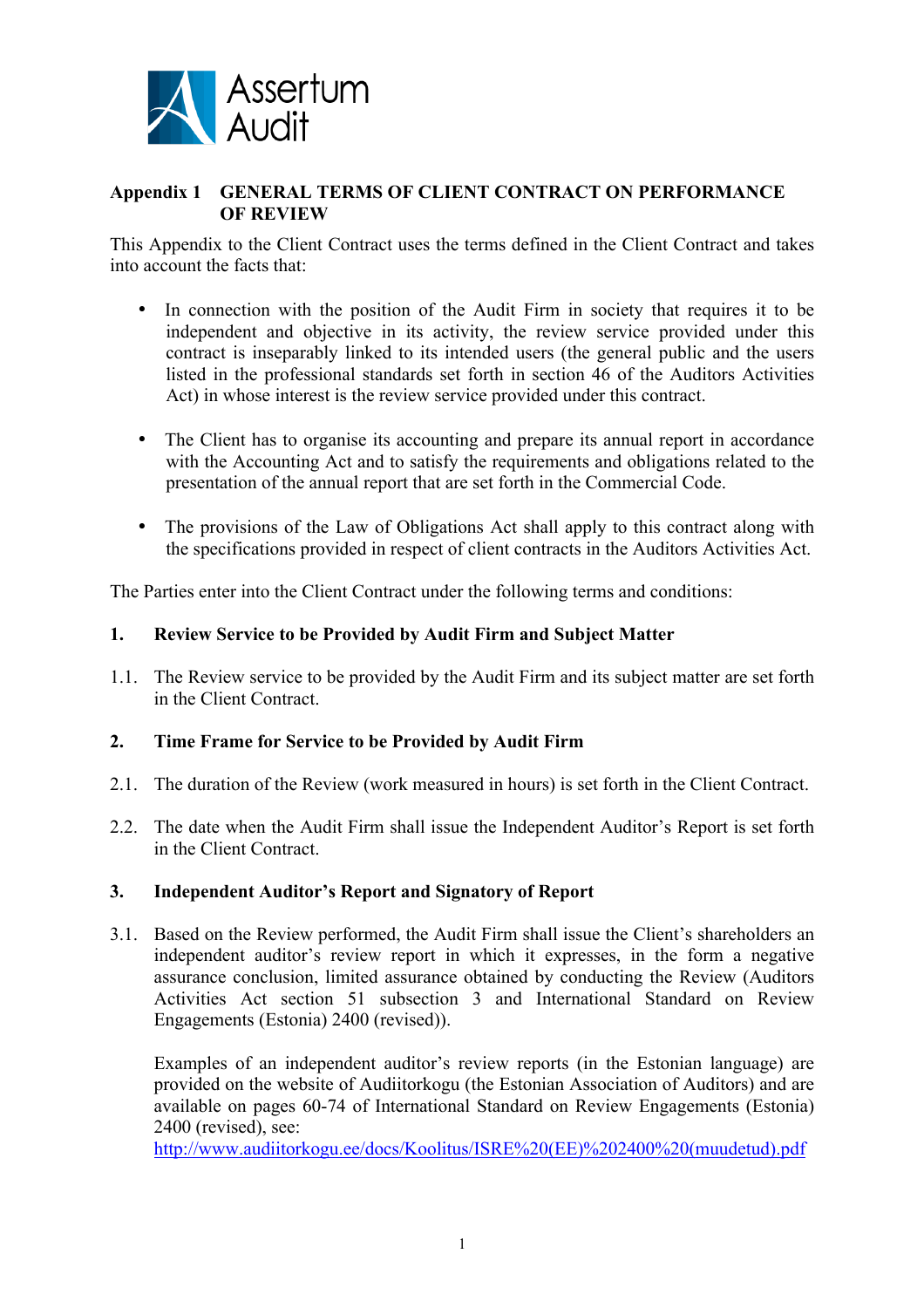

- 3.2. The person that signs the Independent Auditor's Report on behalf of the Audit Firm is set forth in the Client Contract.
- 3.3. For better fulfilment of its professional responsibilities and at own risk, the Audit Firm may involve in the performance of the Review experts, assistants and other persons that act under the supervision of the Audit Firm.

### **4. Service Fee and Settlement Procedure**

- 4.1. The fee for the service provided by the Audit Firm is set forth in the Client Contract.
- 4.2. The fee for the Review does not include the fees for other professional services provided by the Audit Firm. If a consultation or other service requested by the Client falls beyond the scope of the Review, it will be agreed separately in writing.
- 4.2. If the scope of the Review increases because the Audit Firm has to perform additional procedures or more extensive procedures to express a negative assurance conclusion or to obtain assurance about the fact that a modified report must be issued, in accordance with the requirements of paragraph 58 of International Standard on Review Engagements (Estonia) 2400 (revised), the Audit Firm may charge an additional fee at the rate of fifty euros per 1 hour.
- 4.4. The fee and time schedule of the Review performed by the Audit Firm are estimated, among other things, based on the Audit Firm's preliminary assessment of the Client's financial accounting and the information provided to the Audit Firm by the Client's staff and depend on a reasonable level of assistance provided by the Client's staff. When the scope and/or time period of the Review increase(s) because the Client fails to meet its contractual obligations or does not meet them properly, the Audit Firm may change its fee and the deadlines scheduled for performing the work. If, during the Review, circumstances arise that do not allow the Audit Firm to perform the Review for the fee agreed in subsection 4.1. of the Client Contract, the Parties will agree an additional fee and continuation of the Review (including changes in deadlines).
- 4.5. When performance of Review procedures is delayed or the volume of work planned by the Audit Firm increases (e.g. the Audit Firm has to make repeated corrections or recheck updated versions of financial statements) due to circumstances caused by the Client, the Audit Firm may increase its fee based on the time spent on the additional work by applying an hourly rate of 50 euros (plus value added tax).
- 4.6. The Client shall pay the amount due for the Review within seven calendar days after the date of issue of the Audit Firm's invoice to the current account of the Audit Firm. When the Client does not settle the amount recorded in the invoice issued by the Audit Firm by the due date, the Client shall pay interest on arrears accruing at the rate of 0.25% per day for each day of delay. The costs of collecting any overdue invoiced amounts shall be covered by the Client.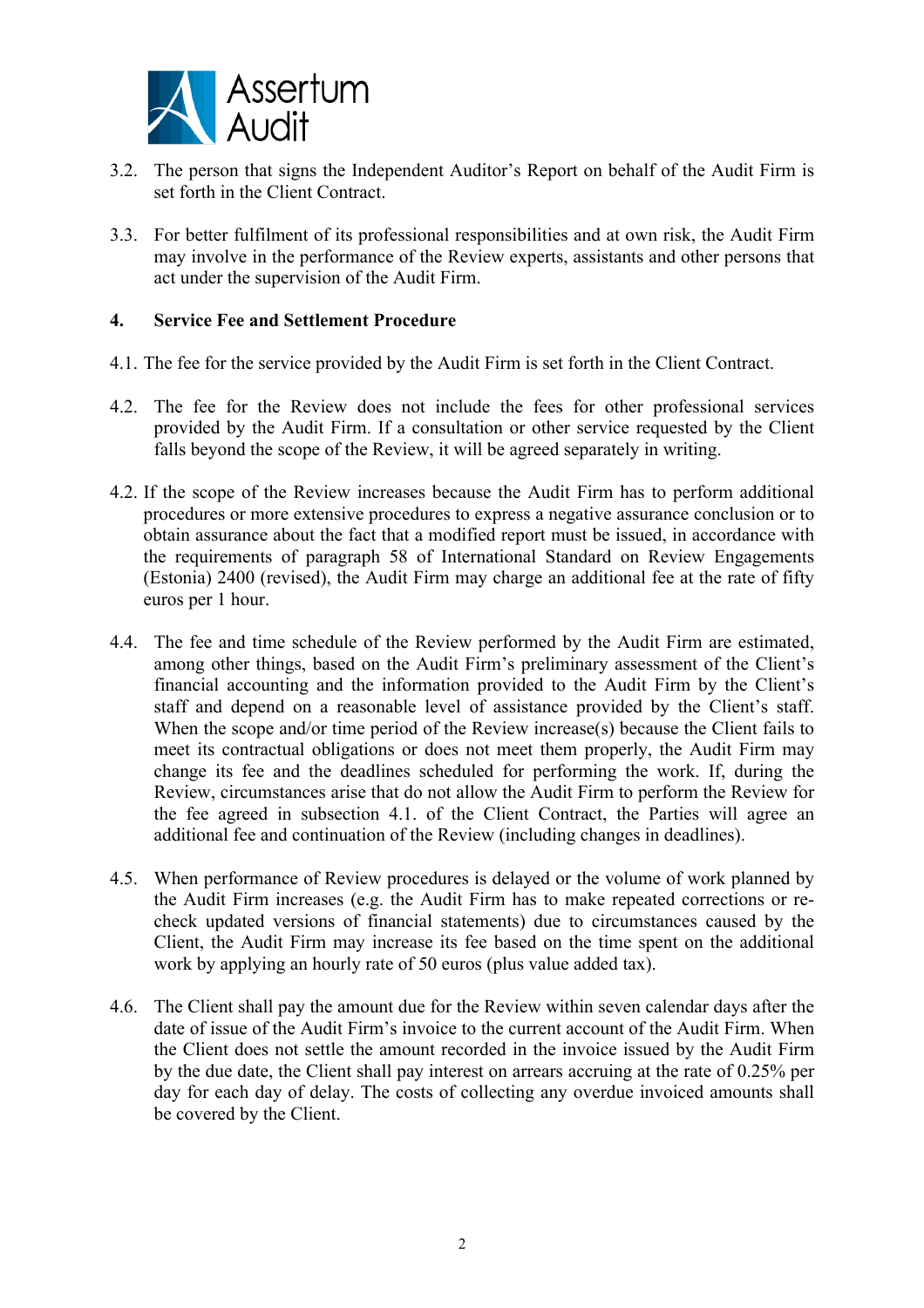

## **5. Responsibilities of Client**

- 5.1. The Client shall be responsible for:
- 5.1.1.implementing and maintaining an effective internal control system that the management determines is necessary to enable the preparation of financial statements that are free from material misstatement, whether due to fraud or error;
- 5.1.2.selecting appropriate accounting policies and measurement bases, designing and applying internal accounting regulations and safeguarding the entity's assets in accordance with the requirements of effective legislation, and preparing and retaining the required accounting registers and financial statements;
- 5.1.3.preparing the draft management report and financial statements in good faith and applying appropriate measures for verifying the fairness and accuracy of information;
- 5.1.4. ensuring access and providing the Audit Firm with all the source documents and other information that are required for performing the Review as well as all effective contracts and agreements and information on contracts and agreements the Client intends to conclude before the end of the Review. The Audit Firm may obtain copies, duplicates or extracts of the documents named in the previous sentence and may obtain the evidence required for the Review in other ways. Among other things, information and documents are required when the source documents and other information required for performing the Review are not or are insufficiently recorded in the Client's accounting or when there is no data on them, but in the opinion of the Audit Firm they are required for performing the Review;
- 5.1.5.preparing the materials required for performing the Review at least seven days before each stage of the Review based on the list provided by the Audit Firm and during the Review based on the requests of the Audit Firm;
- 5.1.6. ensuring the cooperation of its staff in all Review procedures throughout the performance of the Review and unlimited access to persons from whom the Audit Firm determines it necessary to obtain evidence for the Review;
- 5.1.7.paying for the Review in accordance with the terms set forth in the Client Contract;
- 5.1.8. confirming, before the issue of the independent auditor's report, in a management's representation letter that all the information presented in the financial statements is true, accurate and complete and that all contingent liabilities, transactions with related parties, significant subsequent events and other important matters are disclosed in the financial statements and that no information has been withheld from the Audit Firm that could affect making a true and fair assessment of the financial information;
- 5.1.9.making sure that the independent auditor's report is used only as an integral part of the full annual report;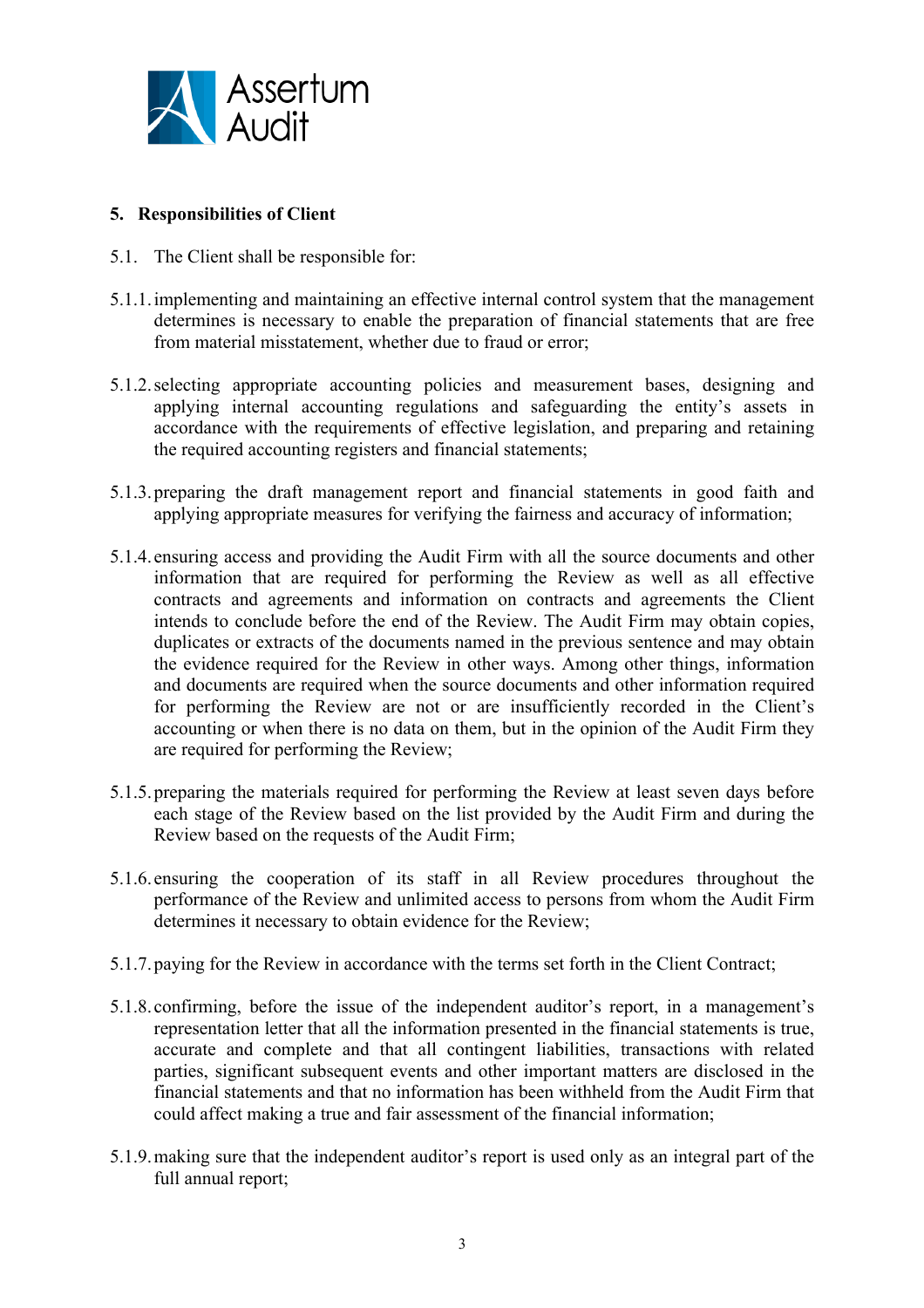

- 5.1.10. cooperating with the Audit Firm in the performance of the Review in every possible way so as to help achieve the result of the Review.
- 5.2. By signing the Client Contract, the Client confirms that the decision to enter into the Client Contract with the Audit Firm and the terms of remunerating the Audit Firm have been approved by the Client's competent governing body.

### **6. Responsibilities of Audit Firm**

- 6.1. The Audit Firm shall be responsible for:
- 6.1.1.issuing, based on the Review performed, an independent auditor's report on the Client's financial statements on the date agreed in the Client Contract at the latest, provided that the Client has submitted its financial statements to the Audit Firm seven days before the agreed date of issue of the independent auditor's report and has fulfilled all its other obligations in a timely manner. The independent auditor's report is issued to the Client in the format provided in the law and professional standards, in Estonian, signed or digitally signed by the audit Firm (Auditors Activities Act section 51 subsection 3, International Standard on Review Engagements (Estonia) 2400 (revised));
- 6.1.2.issuing, if necessary, a written memorandum to the Client's management in which the Audit Firm highlights its findings and makes recommendations and suggestions;
- 6.1.3.informing the Client forthwith of any problems that prevent the Audit Firm from fulfilling its obligations and the measures that the Audit Firm will apply to eliminate or overcome such problems;

## **7. Liability of the Parties**

- 7.1. The Client shall not be liable for breaching its obligations under the Client Contract if this was caused by unforeseen circumstances or circumstances beyond the control of the Parties (force majeure).
- 7.2. The Parties define force majeure as any event or circumstance that is beyond the Client's control such as a fire, activity of a military nature, strike, mass disorder, flooding or other event or circumstance with similar features which prevents the Client from duly meeting its obligations under the Client Contract or renders it impossible. Events resulting from the negligence or deliberate acts of the Client or its staff do not qualify as force majeure.
- 7.3. The Audit Firm shall be liable to the Client in accordance with the provisions in the Auditors Activities Act.
- 7.4. The Audit Firm shall not be liable when the damage caused is not the fault of the Audit Firm; this includes cases where the damage caused results from misleading information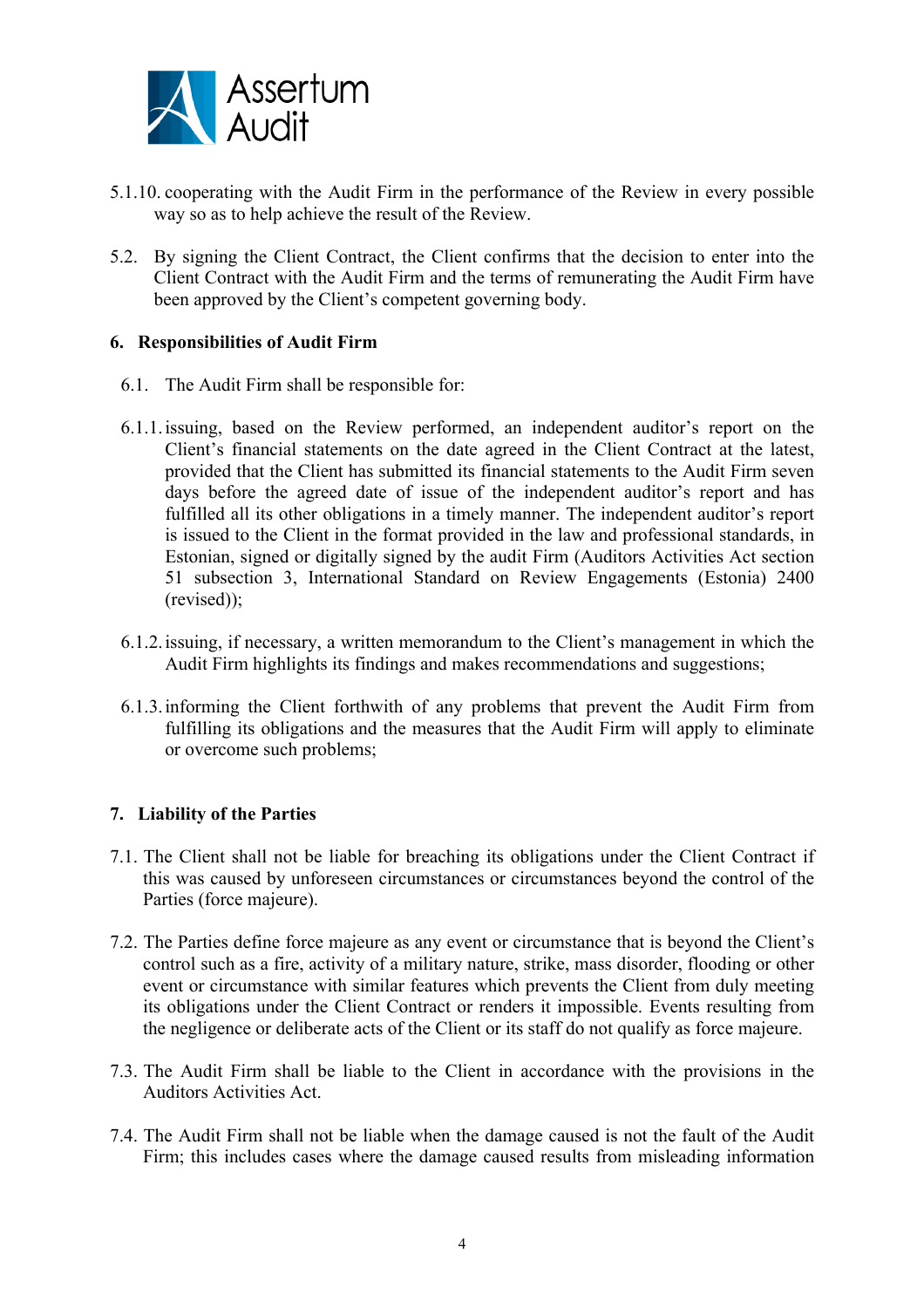

provided by the Client during the Review either orally or in writing or the Client's failure to provide information.

# **8. Confidentiality**

- 8.1. Any documents that the Audit Firm prepares in connection with performing the Review and/or any documents the Client prepares and submits to the Audit Firm as well as any other materials and/or information presented to the Audit Firm during the Review shall be regarded as work papers, which are the property of the Audit Firm. Work papers are confidential and the Audit Firm retains them in accordance with the requirements of Estonian laws and in conformity with the internal policies and regulations of the Audit Firm. Work papers may be disclosed in the cases provided by law.
- 8.2. The Client may not disclose and/or make available to third parties the Audit Firm's documents prepared during the Review without the prior /*written*/ consent of the Audit Firm except in the cases provided by the laws of the Republic of Estonia.
- 8.3. The Client shall keep confidential the methods and techniques of performing the Review that were used to reach the Review conclusion. The confidentiality requirement does not apply to information that is publicly available or the client relationship between the Audit Firm and the Client whose existence the Audit Firm may disclose to clients, prospective clients and other third parties.
- 8.4. The Audit Firm shall keep confidential the information and documents obtained in the course of its professional activities. The obligation to keep professional secrets, which is set forth in the previous sentence, has no time limit and shall apply even when the Audit Firm ends its professional activity.
- 8.5. There is no obligation to maintain confidentiality when the Audit Firm has the Client's written permission to disclose information or when the Audit Firm is required to disclose information and documents under the Auditors Activities Act.
- 8.6. The Audit Firm shall maintain all copyright and other intellectual property rights to everything it has created, developed or designed before or during the performance of the Review including but not limited to systems, methods, software, know-how and work documents. The Audit Firm shall maintain all copyright and other intellectual property rights to the reports, written advice and other materials it has submitted to the Client.
- 8.7. The Audit Firm shall use the information it obtains in the framework of the Client Contract only for the performance of the Review and shall not disclose it to other parties.

## **9. Money Laundering and Terrorist Financing Prevention**

9.1. The Audit Firm has the obligation to identify the Client and its legal capacity, to identify and verify the identity and the right of representation of members of the Client's management board and the actual beneficiary. Copies of information gathered on verifying the identity and the right of representation of members of the Client's management board and the actual beneficiary are appended to the Client Contract.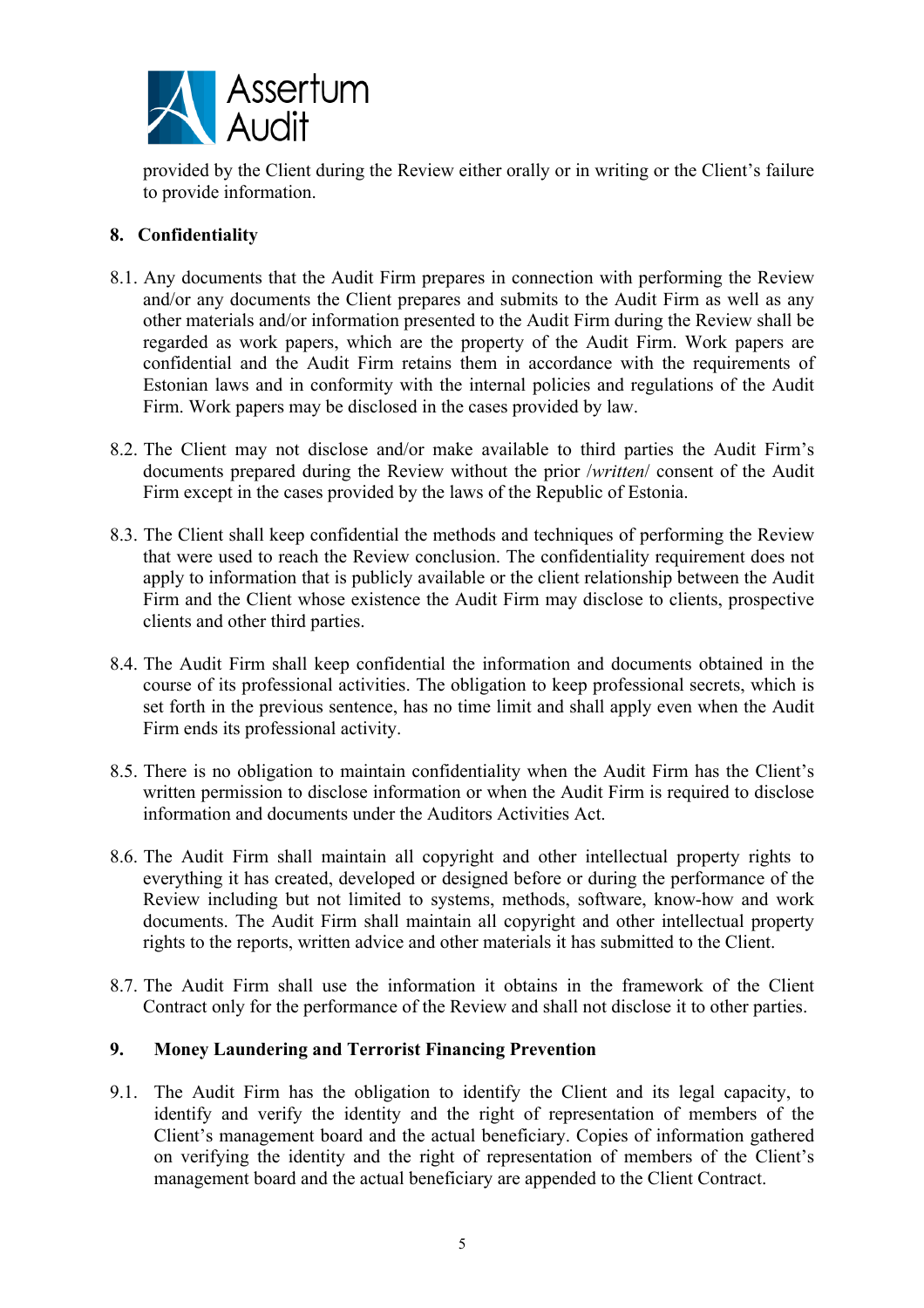

9.2. The Client has the obligation to submit at the request of the Audit Firm any documents that are necessary for applying the diligence measures arising from the Money Laundering and Terrorist Financing Prevention Act and to provide relevant information, including information about transactions conducted and funds used by the Client, which must be consistent with the nature and scope of the Client's economic activities, as well as information about any changes in the list of actual beneficiaries.

### **10. Notices of the Parties**

- 10.1. Any agreement made between the Parties under this Client Contract including any notice or information related to the performance or amendment of the Contract or a dispute resulting from the Contract shall be deemed to have been delivered in accordance with the Client Contract when it has been sent to the other Party in a format which can be reproduced in writing either by fax or email or in writing or has been delivered to the other Party in exchange for a signature at the address recorded in the Client Contract. Any data and declarations of intention related to the Client Contract that have an informative nature and whose delivery to the other Party has no legal consequences shall be sent using a means of communication that a Party finds directly suitable (telephone, email)*.*
- 10.2. A Party shall notify the other Party to the Client Contract in the manner described in subsection 10.1. also of any circumstances that may affect or obstruct fulfilment of the obligations or realisation of the rights set forth in the Client Contact.
- 10.3. A notice sent in a format that can be reproduced in writing shall be deemed to have been received when the other Party has confirmed its receipt in a format that can be reproduced in writing. A written notice shall be deemed to have been received when 5 (five) calendar days have passed since it was mailed. A notice sent by registered mail shall be deemed to have been received when it has been delivered to the other Party in exchange for a signature or its postal retention period has expired.
- 10.4. Either Party shall notify the other Party of any changes in the data recorded in the Client Contract within 2 (two) business days after the change was made. If a Party breaches this provision, a notice sent by the other Party to the address recorded in the Client Contract shall be deemed to have been properly delivered.

## **11. Entry into Force**

10.1. The Client Contract, any appendices to the Client Contract and their changes and supplements shall take effect as of their signature by the Parties.

## **12. Making Changes to Client Contracts**

13.1. The terms and conditions of the Client Contract can be changed and the Client Contract can be supplemented only on the basis of a written agreement between the Parties.